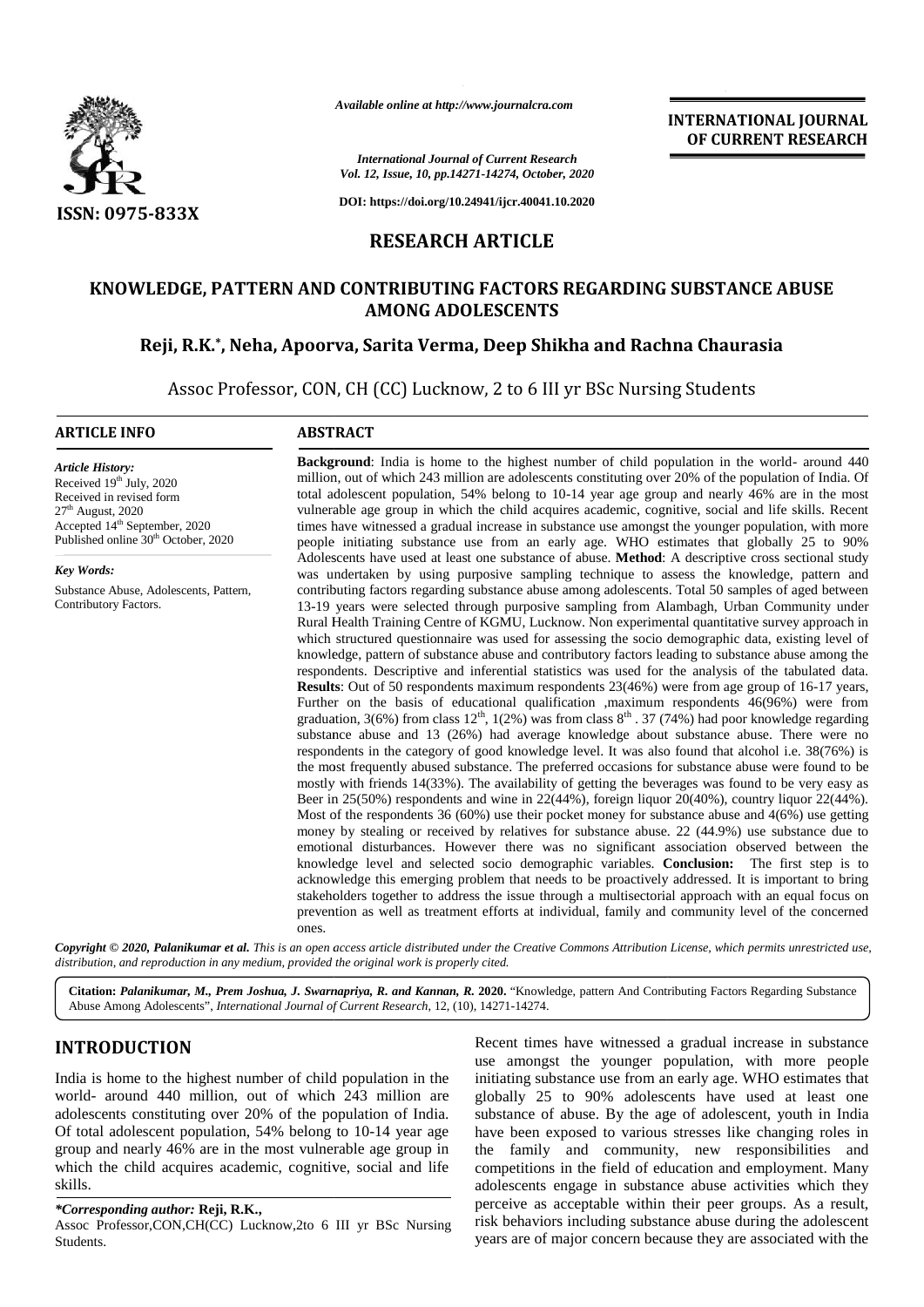increased risk of injury, interpersonal violence, crime, highrisk sexual behavior, suicide, academic difficulties and school drop- out. Consequently, substance abuse can have a major impact on the lives of adolescents, families and communities

## **MATERIALS AND METHODS**

A descriptive cross sectional study was undertaken by using purposive sampling technique to assess the knowledge, pattern and contributing factors regarding substance abuse among adolescents. Total 50 samples of aged between 13-19 years were selected through purposive sampling from selected Urban Community, Alambagh, Lucknow. Non experimental quantitative survey approach in which structured questionnaire was used for assessing the socio demographic data, existing level of knowledge, pattern of substance abuse and contributory factors leading to substance abuse among the respondents. Statistical methods of Chi square and inferential statistics were used using SP 20.

**Socio Demographic profile of the subjects:** In the present study age wise distribution revealed that maximum respondent were from age group of 19-21 years, 23(46%) followed by 22 (44%) from age group of 20-24 years, 5(10%) from 15 to 18 years. Further on the basis of educational qualification of respondent maximum respondents 46(96%) were from graduation, 3(6%) from class  $12<sup>th</sup>$ , 1(2%) was from class  $8<sup>th</sup>$ .As per the type of educational institution 25 (50%) were from private institution, 13(26%) were from state government 9 (18%) were from central government and 3 (6%) were from Residential institution.

As per the type of family 23(46%) were belonging to nuclear family 21(42%) were living with joint family and 6 (12%) were staying in a extended family. 30(60%) of the respondent belongs to upper middle class and 2 (4%) were from upper class. Most of the respondent were staying in the hostel 30(60%),18(36%) were living with both parents followed by 1(2%) were living with father alone and mother alone respectively. 44(88%) respondent's family does not abuse substance and 06(12%) respondent's family abuse substance.14(28%) respondent had source of substance abuse from their friends followed by 13(26%) from media, 02(04%) from their teacher, 01(02%) from doctor and 10(20%) don't know about substance abuse.

## **RESULTS**

The present study focused on the knowledge about substance abuse in terms of good, average, poor. It was found that 37(74%) have poor knowledge whereas 13(26%) have average knowledge and none of them possess good knowledge. It was found that alcohol i.e. 38(76%) is the most frequently abused substance followed by cigarette 28(56%), tobacco 23(46%), heroine 24(48%) and marijuana 22(44%) and 4(1%) do not consume substance at all21(47%) out of 50 respondents initiated substance abuse after the age of 18 years and 2% of the respondents initiated substance abuse between the age of 13-15 and the frequency of substance abuse for 27(54%) was once in a week, 31% consume once in a day followed by 11% and 4% several times a day and twice a day respectively.

**Frequency of use of substance:** The preferred occasions for substance abuse was found to be mostly with friends 14(33%) followed by other 11(24%) and 9(20%) consume alcohol at parties whereas 3(6%) consume it before exams.

| SNo.           | Sample Characteristics           | Frequency                      | Percentage |
|----------------|----------------------------------|--------------------------------|------------|
| 1.             |                                  | Age Group                      |            |
|                | $13-15$ yr                       | 5                              | 10%        |
|                | $16-17$ yr                       | 23                             | 46%        |
|                | 18-19 yr                         | 22                             | 44%        |
| $\mathfrak{2}$ | <b>Educational Qualification</b> |                                |            |
|                | VIII Std                         | 1                              | 2%         |
|                | XII Std                          | 3                              | 6%         |
|                | Graduation                       | 46                             | 92%        |
| 3              |                                  | <b>Educational Institution</b> |            |
|                | <b>State Government</b>          | 13                             | 26%        |
|                | <b>Central Government</b>        | 09                             | 18%        |
|                | Private                          | 25                             | 50%        |
|                | Residential                      | 03                             | 06%        |
| 4              |                                  | Family Type                    |            |
|                | Nuclear                          | 23                             | 46%        |
|                | Joint                            | 21                             | 42%        |
|                | Extended                         | 06                             | 12%        |
| 5              |                                  | Family living status           |            |
|                | Living                           | 49                             | 98%        |
|                | Deceased                         | 01                             | 02%        |
| 6              |                                  | Father's Occupation            |            |
|                | Professional                     | 26                             | 52%        |
|                | Semi professional                | 03                             | 06%        |
|                | Clerical                         | 09                             | 18%        |
|                | Skilled                          | 09                             | 18%        |
|                | Unemployed                       | 03                             | 06%        |
| 7              |                                  | Mother's living status         |            |
|                | Living                           | 47                             | 94%        |
|                | Deceased                         | 03                             | 06%        |
| 8              |                                  | Mother's occupation            |            |
|                | Professional                     | 08                             | 16%        |
|                | Semi professional                | 01                             | 02%        |
|                | Clerical                         | 01                             | 02%        |
|                | Skilled                          | 02                             | 04%        |
|                | Unemployed                       | 37                             | 74%        |
|                | Unskilled                        | 01                             | 02%        |
| 9              |                                  | Socioeconomic class            |            |
|                | Upper                            | 02                             | 04%        |
|                | Upper middle class               | 30                             | 60%        |
|                | Lower middle class               | 14                             | 28%        |
|                | Lower                            | 04                             | 08%        |



The preferred ways of using drugs was found to be 22(67%) as smoking and  $1(3\%)$  of them use injection for substance use. Out of 50 respondents 28(56%) have not used cigarette or Bidi in the past. 12(24%) of them had not smoked substance daily in their past. 10(20%) were daily smokers. Also, 37(74%) of the respondents do not use cigarette or Bidi currently and 5(10%) use them on daily basis. The availability of getting the beverages was found to be easy for beer in 25(50%) respondents and in wine to be 22(44%), foreign liquor 20(40%), country liquor 22(44%) out of 50 respondents respectively.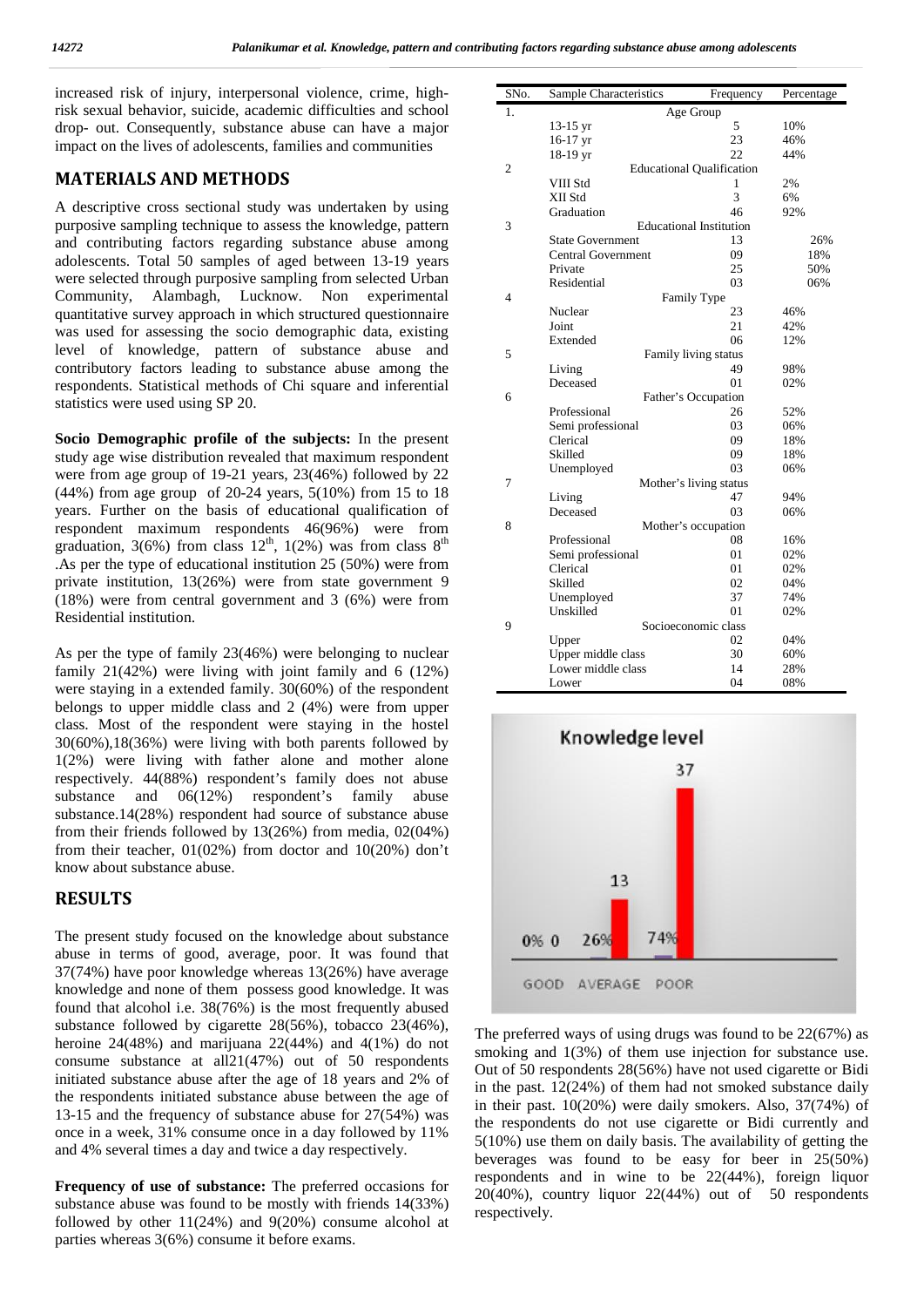





Most of the respondents i.e. 36 (%60) out of 50 responses use their pocket money for substance abuse and 4(6%) use their money by stealing or received by relatives for substance abuse. 22 (44.9%) respondents use substance due to emotional disturbances and 1(2%) of the respondents use substance due to strict parents. Majority of the subjects i.e. 30 (63%) out of 45 prefer their friend's company for substance abuse and very few of them use substance with their family and relatives.

Almost 40 (80%) of the subjects didn't have any major conflict with the parents or sibling which led to substance abuse behaviour whereas 5 (10%) of the subjects had major conflicts with the family members which led to substance abuse behaviour. There is no statistical association or significant difference (p>0.05) found between the age, education, type of institution , family type, fathers' living status, father's occupation , socioeconomic status ,mothers living status , history of substance abuse in the family and knowledge level of the respondents at 0.05 level of significance. At 0.05 level of significance a statistical association  $(p<0.05)$  was observed between the mother's occupation and knowledge level of the respondents.

## **DISCUSSION**

Study findings revealed that most respondents were from age group of 16-17 years, majority of them were pursuing graduation i.e. 46(92%), 25(50%) maximum were studying in private institutions whereas minimum were from residential institutions  $3(6\%)$ . As per the type of family,  $23(46\%)$  were belonging to nuclear family, 21(42%) were living with joint family and 6(12%) were with extended family. Most of the respondents were staying in the hostel 30(60%) and minimum 1(2%) were living with father alone and mother alone respectively. 44(88%) respondent's family does not abuse substance and 06(12%) respondent's family abuse substance. 14(28%) respondents had source of substance abuse from their friends followed by 13(26%) from media and minimum, 01(02%) know about substance abuse from the doctor. Study findings were similar to another study conducted by Silas Triveli M and Seeta Devi A in 4 different pre-university colleges of Pune in the year 2016 revealed that maximum respondents were from age group of 16 years contributing to 36% of drug addiction whereas minimum addiction were from 19 years .The present study focused on the knowledge about substance abuse in terms of good, average, poor. It was found that 37(74%) have poor knowledge whereas 13(26%) have average knowledge and none of them possess good knowledge. It's contrary to a survey conducted by Monita Thokchom et al among adolescents (10-19 years) boys and girls in Pune to assess the knowledge regarding substance abuse. A total of 200 samples were collected from the community area for the study. It was found that 68(34%) were having poor knowledge, 96(48%) were having average followed by 36(18%) contributing to good knowledge. It was found that alcohol i.e. 38(76%) is the most frequently abused substance followed and the frequency of substance abuse for 27(54%) was once in a week, and 4% used twice a day The preferred occasions for substance abuse was found to be mostly with friends 14(33%) The preferred ways of using drugs was found to be 22(67%) as smoking and  $1(3%)$  of them use injection for substance use. 12(24%) of them had not smoked substance daily in their past. 10(20%) were daily smokers. The availability of getting the beverages was found to be easy for beer in 25(50%) respondents and in wine to be 22(44%), foreign liquor 20(40%), country liquor 22(44%) out of 50 respondents respectively. These findings were similar to study conducted by Birhanu, A.M. et al in Woreta town which revealed that the lifetime substance use prevalence was 65.4%, the prevalence of alcohol drinking 40.9%, prevalence of khat chewing was 13.8% and cigarette smoking was 6.8%.

36(60%) out of 50 respondents used pocket money for substance and minimum respondents. In the present study,